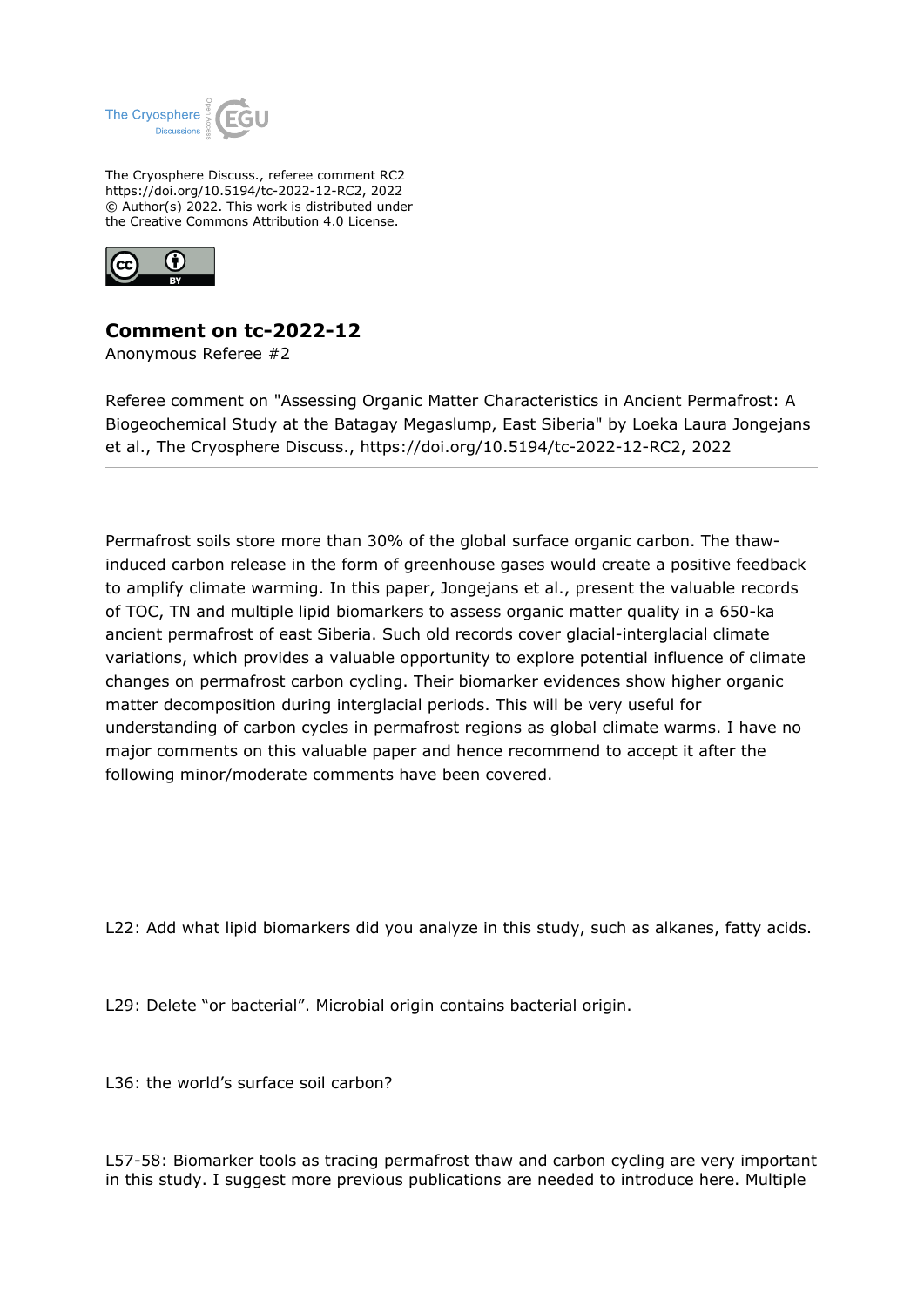lipid biomarkers have been applied to sediment records for reconstructing carbon perturbations of permafrost (e.g., Evert et al. 2016, https://doi.org/10.1177/0959683616645942; Yao et al., 2021, https://doi.org/10.1130/G48891.1).

L115: What solvents (including solvent volume) do you use for separation the aliphatic, aromatic and polar NSO?

L127: The first mention of abbreviation "FA" is fatty acids?

L127: ACL can be also affected by climate changes and resulting alkane degradation, such as temperature and relative humidity. Terrestrial plants tend to produce longer n-alkanes to protect their water loss under higher temperature and drier conditions. Moreover, higher temperature and wetter conditions may facilitate higher microbial activities, may resulting in the faster degradation of organic matter.

L148: Add "may" before "contain".

L145-146: Could you show a supplementary figure or table for these correlations?

L227: Please specify what biomolecules or organic indices can give insight into different OM sources.

L240: Change to "higher ACL" and "lower  $P_{aa}$ ".

L260: Add a supplementary figure or table for these correlations. And elsewhere.

L280: Higher ACL does not indicate higher terrestrial source. Higher temperature or drier climate can also lead to higher ACL values.

L285: ACL can be affected multiple factors. Please see my comment "L127".

L308: Are there aquatic plants grow around the study area? Higher  $P_{aa}$  ratios could also be due to input of mosses - they also produce lots of mid-chain n-alkanes.